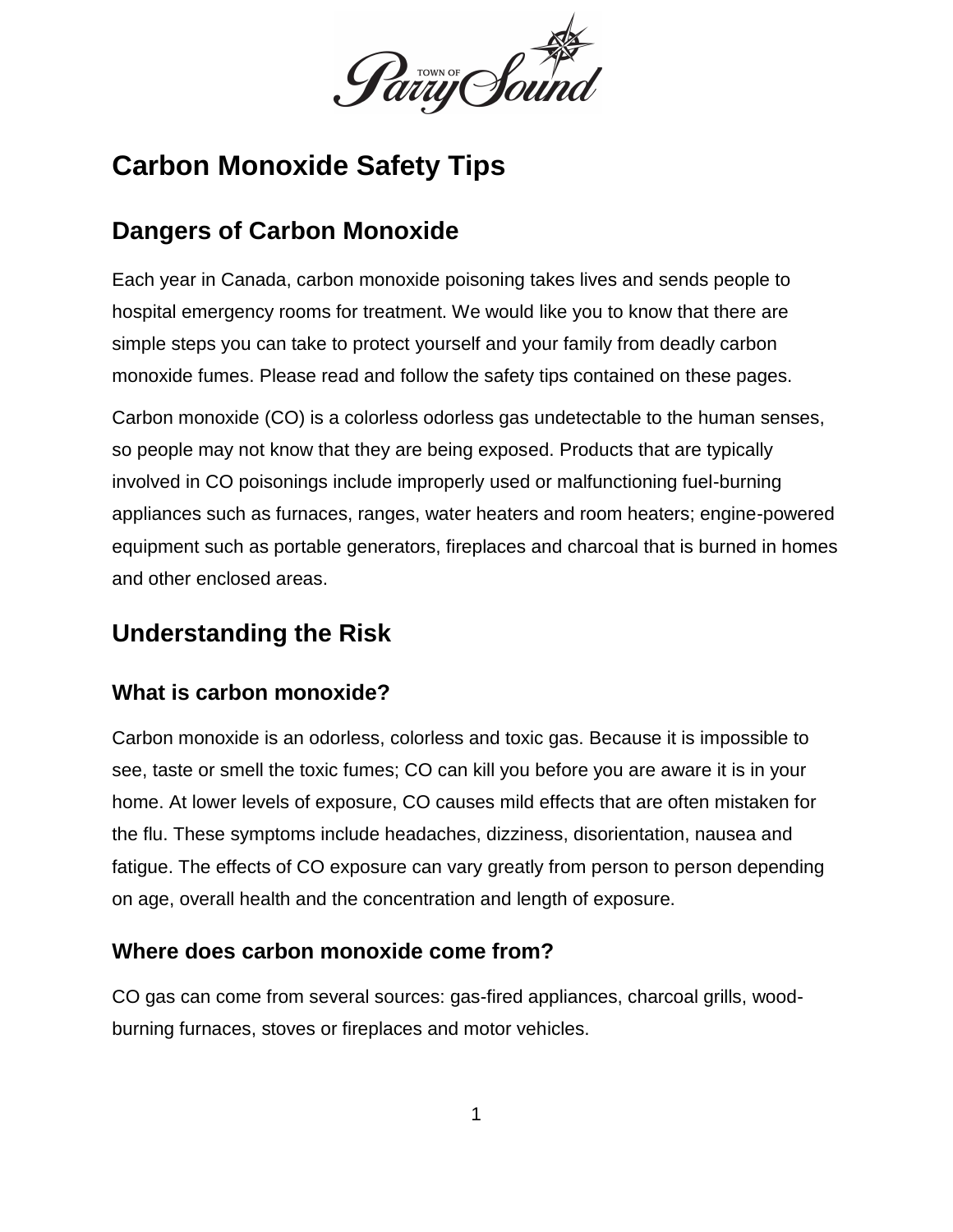#### **Who is at risk?**

Everyone is at risk for CO poisoning. Medical experts believe that unborn babies, infants, children, senior citizens and people with heart or lung problems are at even greater risk for CO poisoning.

### **Protect Yourself and Your Family from CO Poisoning**

Install at least one carbon monoxide alarm/detector with an audible warning signal near the sleeping areas and/or outside individual bedrooms. Make sure that the detector has been evaluated by a nationally recognized laboratory such as CSA or ULC. Carbon monoxide alarms measure levels of CO over time and are designed to sound an alarm before an average, healthy adult would experience symptoms. It is very possible that you may not be experiencing symptoms when you hear the alarm. This does not mean that CO is not present.

Have a qualified professional check all fuel burning appliances, furnaces, and venting and chimney systems at least once a year.

Never use your range or oven to help heat your home and never use a charcoal grill or hibachi in your home or garage.

### **Ten Tips to Prevent Carbon Monoxide Poisoning**

- 1. Have all heating equipment installed properly, and have your home's heating system inspected by a professional prior to turning the heat on when cold weather season begins.
- 2. Carbon monoxide detectors should be installed in all homes and in apartments. When a CO detector goes off, assume that a real CO danger is present and get all persons and pets out of the structure immediately. Do not re-enter until a heating professional or gas company or fire department has declared the area safe from CO.
- 3. During home renovations, ensure that appliance vents and chimneys are not blocked by tarps or debris. Make sure appliances are in proper working order when renovations are complete.